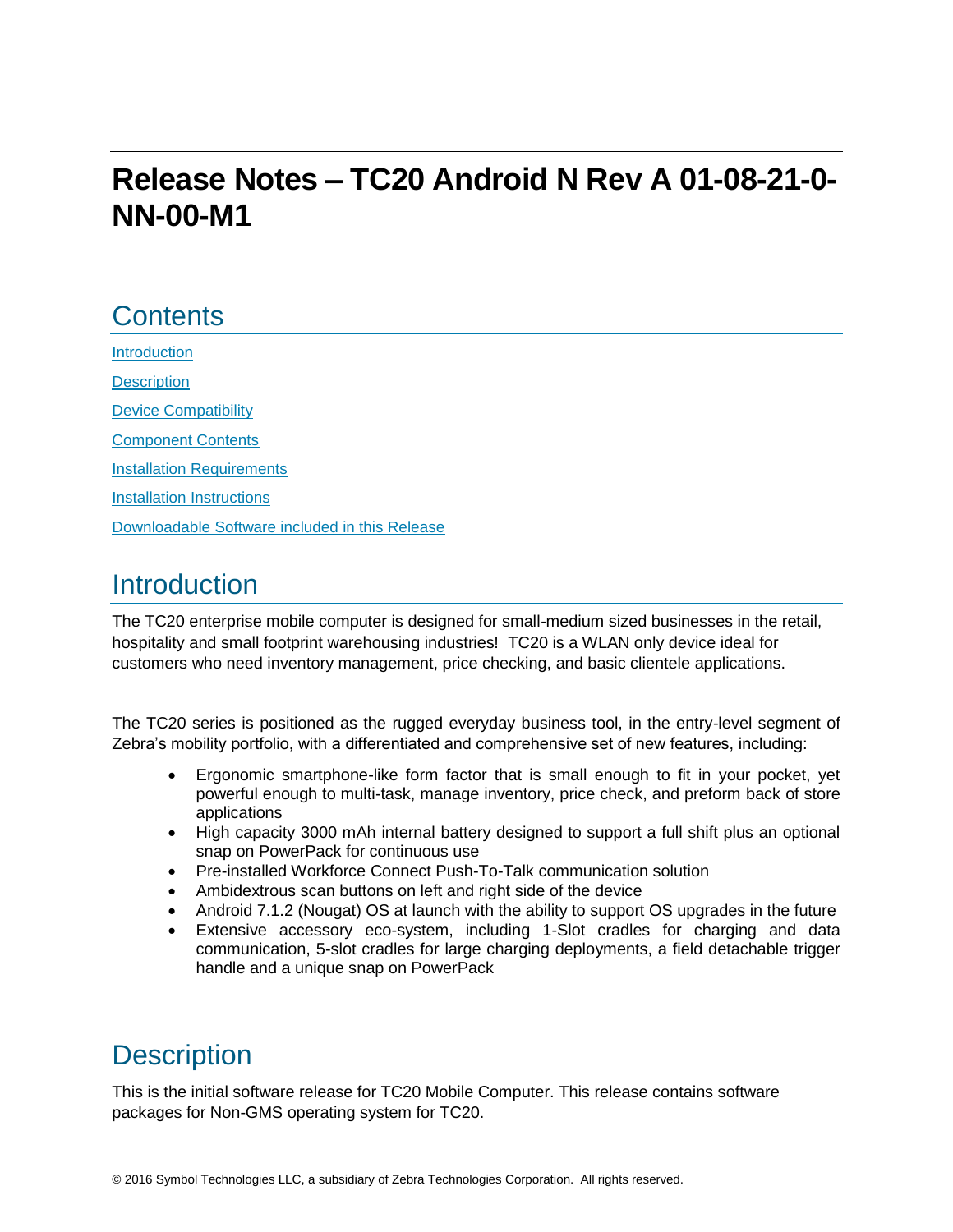# <span id="page-1-0"></span>Device Compatibility

This software release has been approved for Android TC20 Nougat Non-GMS models mentioned below. Please note that GMS OS image are not compatible with china based SKUs

| <b>Device</b>   | <b>Operating System</b>             |
|-----------------|-------------------------------------|
| TC200J-20C112CN | Android N (Non-GMS Only) China Only |

# <span id="page-1-1"></span>Component Contents

| <b>Component</b>                    | <b>Version</b>                    |
|-------------------------------------|-----------------------------------|
| Build_version                       | 01-08-21-0-NN-00-M1               |
| Android_version                     | 7.1.2                             |
| Android_SDK_Level                   | 25                                |
| <b>Android Security Patch Level</b> | July 5, 2017                      |
| Linux_kernel                        | 3.18.31                           |
| Wifi                                | FUSIONLITE_QA_1_0.0.0.008_N       |
| Platform                            | Qualcomm MSM8937                  |
| Scanning_Framework                  | 19.0.3.1                          |
| <b>DWDemo</b>                       | 2.0.12                            |
| <b>OSX</b>                          | QCT.71.7.2.2.UL                   |
| <b>MXMF</b>                         | 7.0.1.0                           |
| Touch                               | Focaltech V1.1 20161103 (fw:0x18) |
| Bluetooth_Stack                     | CNSS.PR.4.0-00388/01050102        |
| Flash_Size                          | 16G/32G                           |
| RAM_Size                            | 2G                                |
| <b>BT_Pairing_Utility</b>           | 3.8                               |
| Datawedge                           | 6.5.58                            |
| Camera                              | LA.UM.5.6.r1-04600-89xx.0-1       |
| <b>PTT</b>                          | 3.1.35                            |
| RxLogger                            | 5.2.8.0                           |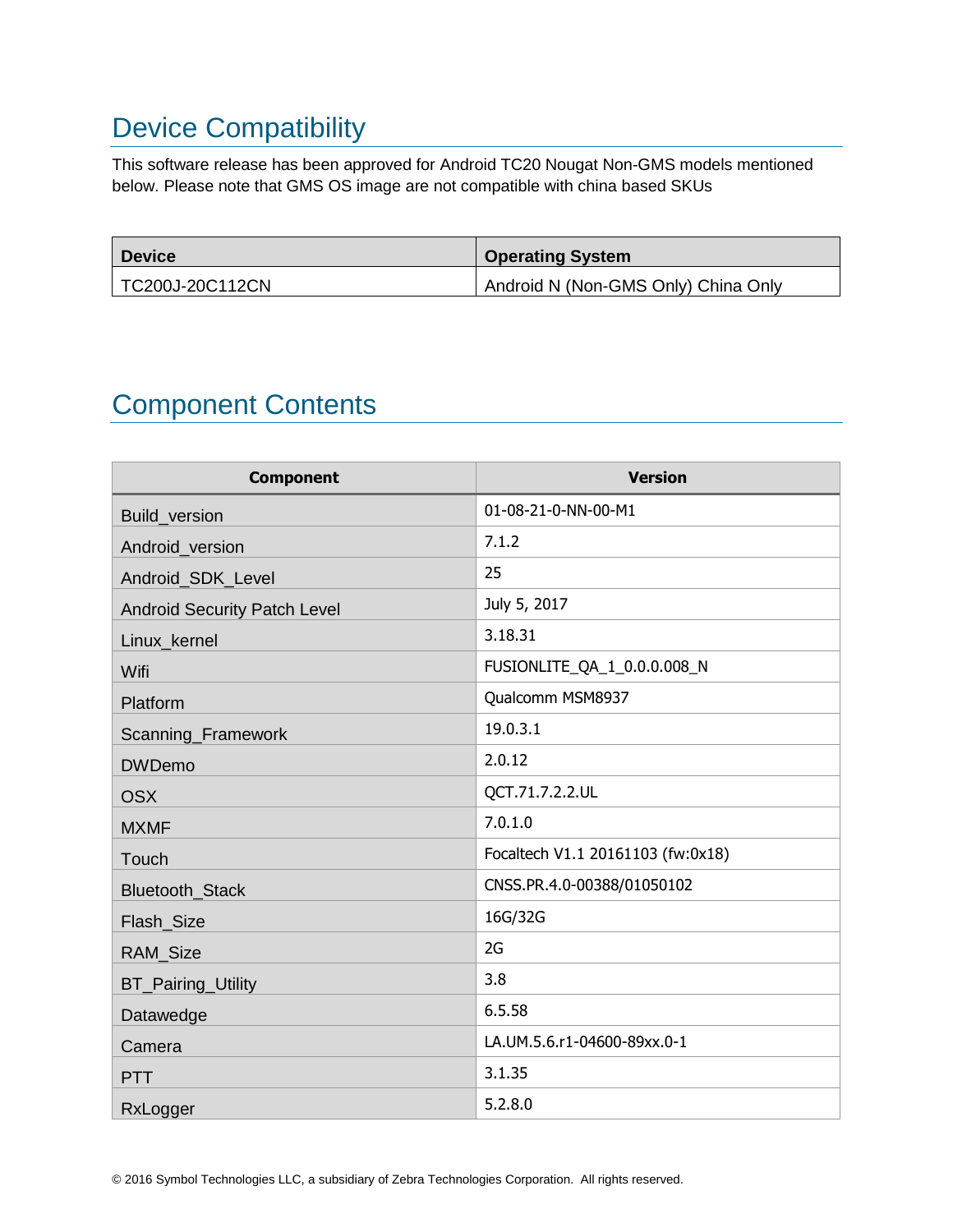| StageNow       | 2.8.1.1221            |
|----------------|-----------------------|
| Data_Analytics | $^{\circ}$ 3.0.0.1044 |

NOTE: For Enterprise, Mobile Management Client Support, please contact EMM vendor directly for compatible client version for this mobile computer

## <span id="page-2-0"></span>Installation Requirements

#### HW Requirements

- Windows PC running Windows 7/10 32/64 bits
- USB Type C Cable
- Micro SD Card with at least 2GB capacity (optional)

### SW Requirements

Please make sure following components are installed on your computer before commencing OS installation.

- Zebra Android USB Driver V2.2 or higher
- Android Debug Bridge version 1.0.39 or higher
- TC200J Android OS Release Images

#### Image Compatibility

AOSP/Non-GMS image primarily meant for China SKUs hence only validated for Traditional Chinese and Simplified Chinese.

## <span id="page-2-1"></span>Installation Instructions

#### Using the "adb sideload" method

#### **Assumptions**

- 1. ADB installed on PC
- 2. TC20 has Developer options enabled
- 3. USB debugging ON

#### Procedure

- 1. Plug the TC20 into the USB & Charging Cable and then the Cable to the PC. If you have a Cradle with USB connectivity, connect it now.
- 2. You may need to pull down notification bar, and tap on the notification which say "USB charging this device", and then change it to "Transfer files".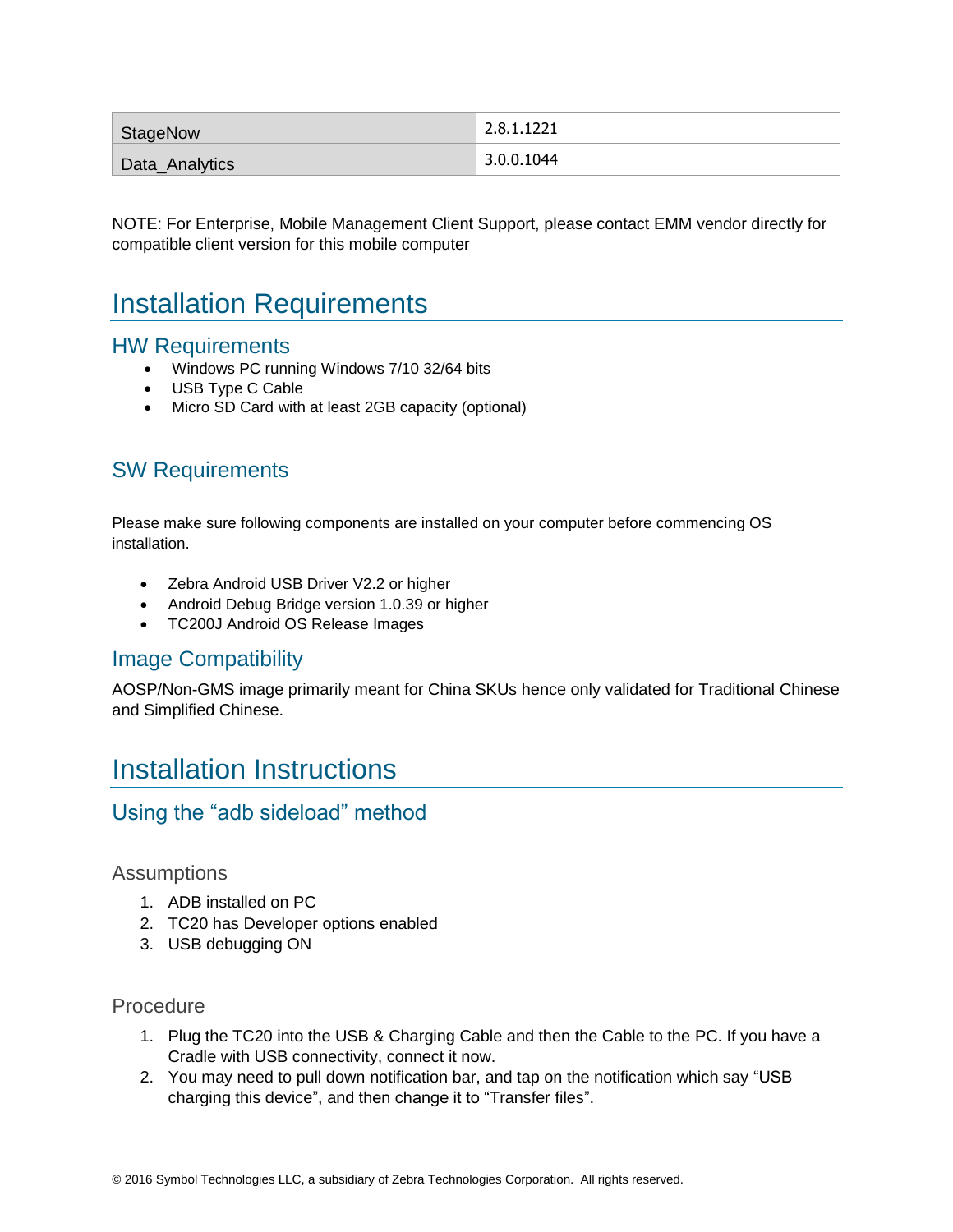- 3. Open Command Prompt on PC, run "adb devices" and check to see if you can see the device's serial number… If yes, proceed… if not you will need to get the PC set up with the proper drivers or install an External SD Card.
- 4. You may also get a pop up on your PC (Win 7) that you will be connected as a Portable Media Player… this can be ignored.
- 5. Entering Recovery Mode
	- a. Choice 1: In Command Prompt, type "adb reboot recovery" and click enter.
	- b. Choice 2:
		- i. Reset and hold PTT key
		- ii. When Zebra Technologies logo appears on the screen Release the PTT Key
- 6. Your TC20 will reboot and take you to Android Recovery screen.
- 7. If applying update via sideload Method
	- a. Use the Volume + and to highlight, "Apply update from ADB" and press the Power Key to select it
- 8. With your Command Prompt, open, type "adb sideload" and add a space and then drag and drop the zip file which you want to apply to the device and press enter.
	- a. When the file download starts, the command window will show progress with a percentage completed.
	- b. Device display will show a series of messages indicating it is downloading, verifying and installing the image on to the device.
- 9. After successful update the device will auto reboot and you see Zebra on top and POWERED BY android at the bottom and after about 10 second will transition to the TC20 Touch Computer splash screen with 5 dancing white dots at bottom… it will stay at this screen up to 4 minutes and then present the "Lock Screen".
- 10. To make sure the OS Update took place, once the initial setup is complete;
	- a. Go to "Settings" and scroll down to "About phone" and look at the "Build number". It should state "01-08-21-0-NN-00-M1".
- 11. Setting the Date and Time. If you associate the device to a WLAN AP, it should automatically set the date and time. The only thing left is to set the time zone. Go to "Settings" and scroll to and select "Date & time". Scroll down to and select "Select time zone", and scroll down to and select the appropriate time zone and you are done.
- 12. Now you are all set to use your TC20.

### Using External SD Card

- 1. Plug the TC20 into the USB & Charging Cable and then the Cable to the PC. If you have a Cradle with USB connectivity, connect it now.
- 2. You may need to pull down notification bar, and tap on the notification which say "USB charging this device", and then change it to "Transfer files".
- 3. You may also get a pop up on your PC (Win 7) that you will be connected as a Portable Media Player… this can be ignored.
- 4. Copy the required files to the SD Card. This can be done in two ways
	- a. Copy the files to the Micro SD card with the help of a SD Adapter which gets inserted to the SD slot of your PC/Laptop/SD Writer.
	- b. Directly transfer files to the Micro SD card which is inserted in to the back of the device. Please refer to the user guide on how to open the back door and inserting the SD card to the device.
- 5. Entering Recovery Mode
	- a. Choice 1: In Command Prompt, type "adb reboot recovery" and click enter.
	- b. Choice 2: